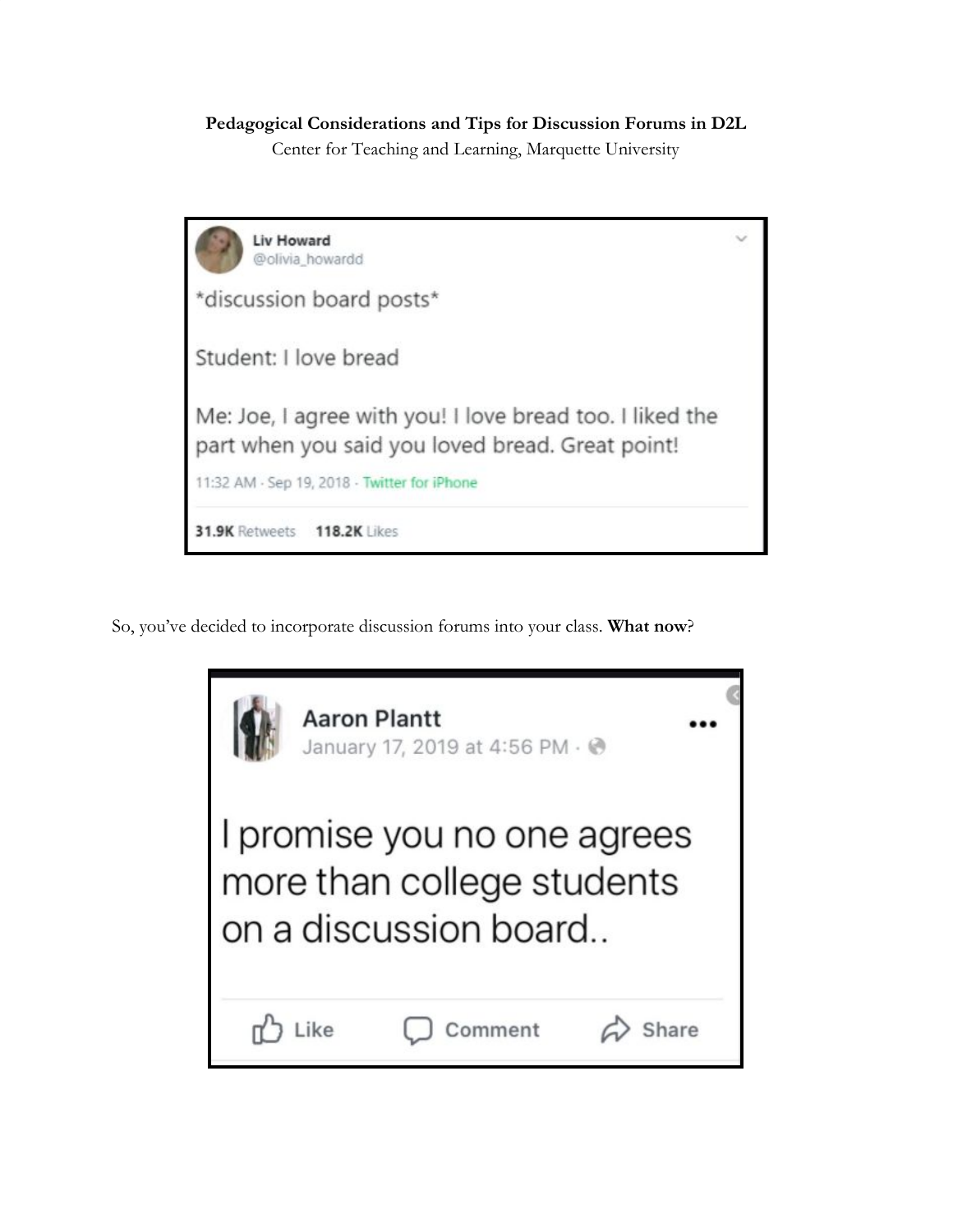Tip #1: **Have student responses due the same days** each week when you use them over the course of a class.

- Example: Initial post due Wednesday by 11:59 pm CST; response to a peer due Sunday at 11:59 pm CST.
	- Note: No one says that discussion forums are required in a class or need to be used weekly. If you choose to use them, though, have the due dates be the same every time you use them.

Tip #2: Enable **individual student choice** when possible.

- Ask them to find and post items from the news, from their disciplines, from their worlds, etc. so that they are helping **source the content** for the class while addressing the requirements you set out for them.
- Let them share their individual discussions through **different kinds of mediums**, not just the written word. Consider letting them make short videos, presentations, audio recordings, images, infographics, recording interviews, making websites, and so on. Discussion forums can be sites for **activities** and asking students to engage with their peers about the activities that they create.

## Tip #3: At least occasionally, **ask students to work in smaller groups**.

- You can create groups intentionally by using the "groups" feature in D2L.
- You can provide a few threads within a discussion forum that allow students to choose to respond to one of the threaded options. This way, students can choose the topic they want to respond to--and engage with peers who are similarly interested.

Tip #4: Consider whether you want to allow students to make their initial post without having access to their peers' posts first.

- Benefits: Students will have to explain their own ideas fully, can't gather ideas from their peers before making their initial post, will likely gain confidence in their individual ability to think critically.
- Drawbacks: Students may not benefit from considering other people's perspectives before forming their own, and they can get curmudgeonly about having to submit first before seeing their peers' ideas.